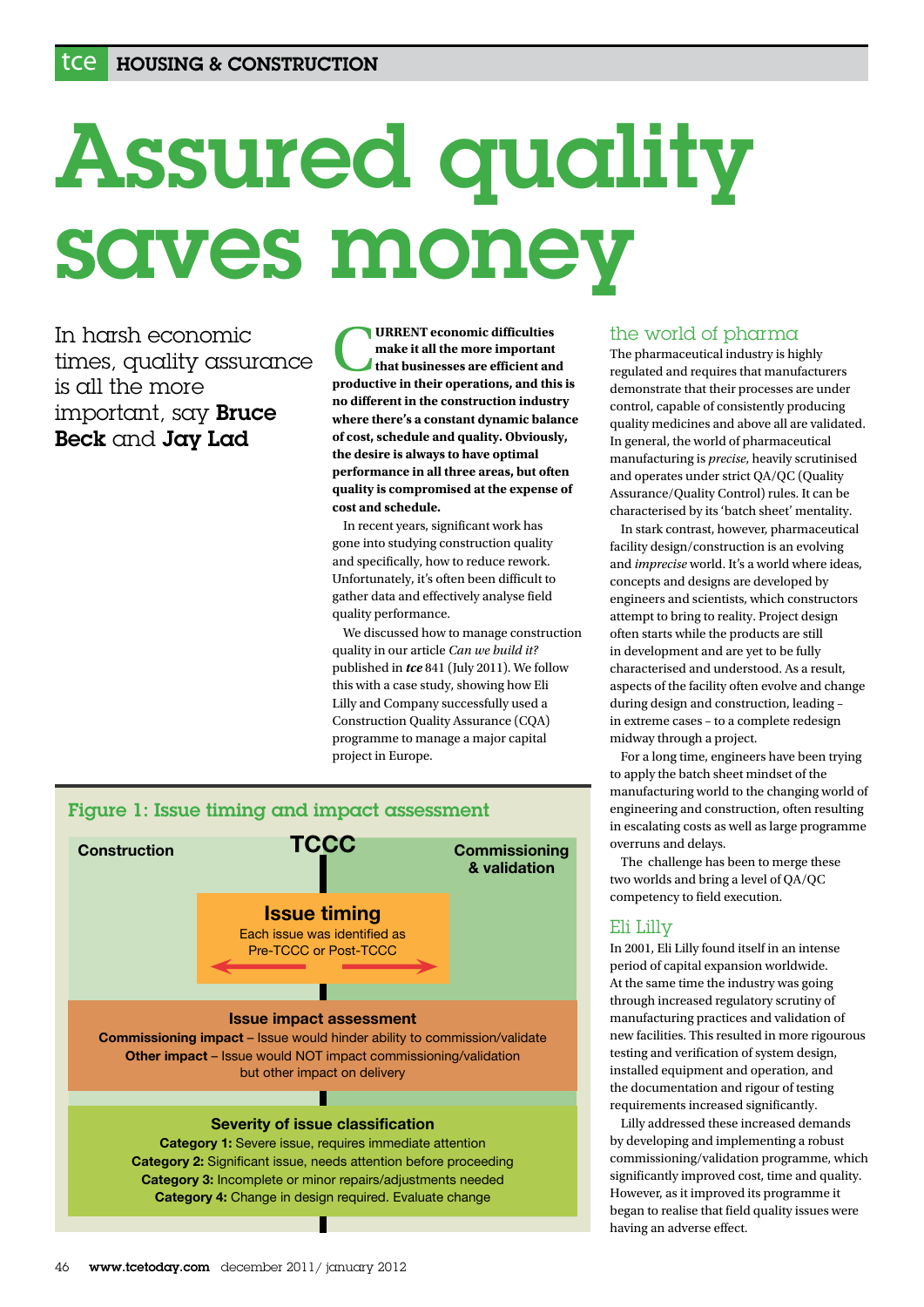Therefore, in 2005, Lilly began to examine the impact of construction quality on the programme and soon concluded that construction deficiencies and poor field quality management were a significant hindrance. Each time a construction issue was found, the company had to halt commissioning and re-engage the construction team to rectify the issue – costing time, money and more importantly compromising schedule.

 As a result, Lilly sought to develop a QA/ QC programme in the field to avoid similar problems in future.

### task at hand

In 2007 Eli Lilly committed to build a new US\$400m biotech facility in Kinsale, Ireland which was critical to its long-term strategy in biotechnology. With almost US\$0.5b at stake, Lilly was keen to ensure that the facility was delivered on time, within budget and provided a return on invested capital.

 From previous experience, the company recognised that good construction quality was key to ensuring the quality of the finished facility and avoiding any negative impact on cost, schedule and knock-on effects on the overall performance of the facility post hand-over. As a result, a construction quality team was created within the overall construction management team to implement a construction quality assurance (CQA) programme for the project.

 The primary aim of Lilly's CQA programme was to raise the importance of quality and self-inspections to the contractors in order to prevent deficiencies, minimise defective work and strive towards a zero critical items punch list. It was critical that field issues were identified early during construction and resolved quickly in order to prevent them from surfacing late in the project. As a result the CQA team conducted inspections, tracked issues and worked closely with contractors to assure quality of work and timely resolution of issues.

# CQA programme

Lilly's CQA programme was a mirror image of its successful Contractor Safety programme. It comprised of three pillars:

**Lilly had recognised that good construction quality was key to ensuring the quality of the finished facility and avoiding any negative impact on cost, schedule and knock-on effects on the overall operation produced**



# Figure 2: % of issues found post-TCCC that impact on commissioning

• pre-qualification of the contractor's quality programme;

• implementation of job specific quality plans; and

• the quality monitoring programme.

 The CQA team took advantage of the latest construction field software, tablet PC and the internet to help implement its CQA programme. This allowed field inspectors to document, communicate and track issues throughout the project in one web-hosted database as opposed to historical approaches of notebooks, spreadsheets and emails. This not only improved the ability to record and track issues, but also provided valuable data for analysing effectiveness of the overall CQA programme.

# issues in the field

Each issue identified by a contractor, inspector or other member of the construction management team was given a unique identifying number. There were several attributes assigned to each issue to properly assess and characterise the issue, such as description of issue, system the issue belonged to, priority of issue, commissioning impacting potential, and contractor responsibility.

 Having this type of information in a database, accessible from anywhere in the world, gave much better and timely information on quality issues and status.

 For the CQA programme to be successful it was crucial that at Transfer of Care, Custody and Control (TCCC) of each system (from the construction team to the commissioning/ validation team) there were minimal quality issues that could impact on the commissioning/validation team's ability to proceed with its work. The intent was to have

all or the majority of issues identified pre-TCCC and to track whether any issues could impact commissioning and validation. The team also classified each issue by severity. This classification identified the nature of the issue and urgency for resolution (*see Figure 1*).

# the findings

Lilly recorded 10,990 quality issues during the Kinsale Biotech project, all of which were recorded, tracked with a unique identification number and often included a digital picture for ease of communication. These issues ranged from structural errors to instruments missing or not properly installed. Of the 10,990 issues identified, 78.8% of them were identified pre-TCCC, during the construction phase of the system. This meant that 21.2% of issues were identified post-TCCC during commissioning. While that was a disappointingly high proportion and raised initial concerns over the general effectiveness of the programme, closer scrutiny showed that only 0.49% of all issues were of severity level 1 or 2 *and identified* post-TCCC – showing that CQA was actually quite effective in preventing severe issues from impacting commissioning/validation.

 The majority of the post-TCCC identified issues were severity level 3 and included items such as missing tags, labels, insulation and so on.

 This project had 112 systems which were formally managed and turned over individually from construction to commissioning/validation. The percentage of issues found post-TCCC that impacted commissioning was graphed out (*see Figure 2*) and demonstrates that as systems were turned over throughout the project, the number